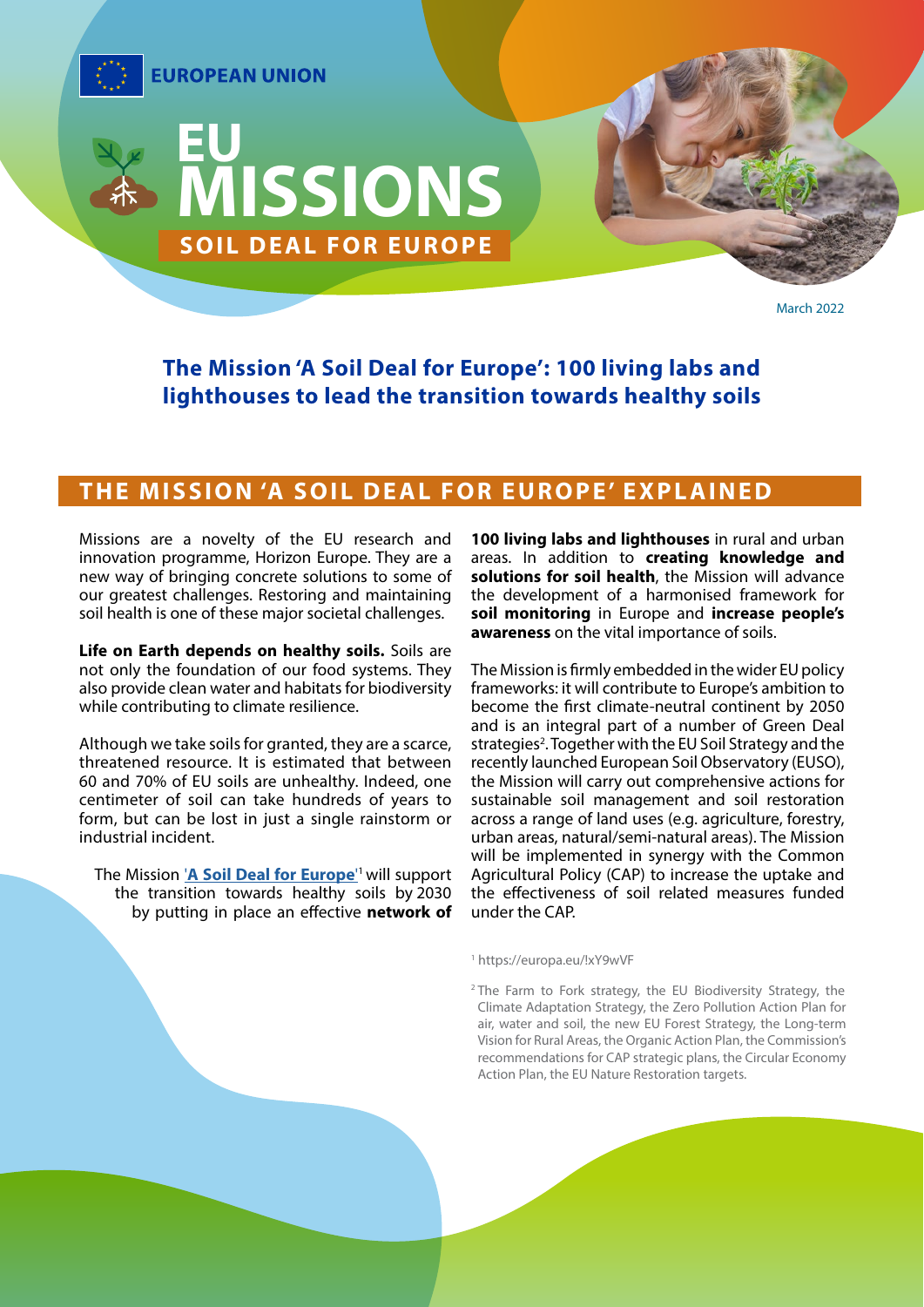## **WHAT ARE LIVING LABS AND LIGHTHOUSES?**

*Livings labs and lighthouses are key to accelerating the adoption of sustainable practices by users and to developing solutions adapted to local conditions.*

#### **Living labs**

Soil living labs to be set up under the Mission 'A Soil Deal for Europe' are defined as **user**centred, place-based **transdisciplinary research and innovation ecosystems**. They are understood as collaborative initiatives between multiple partners to co-create, test, monitor and evaluate solutions to a common problem. A living lab consists of about 10 – 20 individual sites. These can be farms, forest stands, urban or industrial settings, as the Mission is targeting all types of soils.

#### *Living labs characteristics*

- active involvement of the (end-) users in living lab activities so that they can have a clear impact in the innovation process;
- co-creation, co-design and codevelopment of solutions;
- **•** testing and experimentation in real-life conditions;
- participation of a multiplicity of stakeholders (e.g. including the involvement of land managers, technology providers, service providers, relevant institutional actors, professional or residential end users);
- use of multiple methods and tools originating from a range of disciplines and domains.

The set of criteria developed for living labs under the Mission has been published in the **[Mission's](https://ec.europa.eu/info/sites/default/files/research_and_innovation/funding/documents/soil_mission_implementation_plan_final_for_publication.pdf)  [implementation plan](https://ec.europa.eu/info/sites/default/files/research_and_innovation/funding/documents/soil_mission_implementation_plan_final_for_publication.pdf)**. 3

#### **Lighthouses**

For the purpose of the Mission, lighthouses are defined as key **places for demonstration of solutions, training and communication that are exemplary in their performance in terms of soil health improvement**. They are individual, local sites (one farm, one forest exploitation, one industrial site, one urban city green area, etc.) that can be included in a living lab area or be located outside a living lab area. Ultimately, all experimentation sites within living labs seek to reach the performance of lighthouses and become demonstrators.

**Living labs are collaborative initiatives to co-create knowledge and innovations while lighthouses are places for demonstration of solutions and of exemplary achievements.**

> <sup>3</sup> See section 3.2.3 of the Mission implementation plan: https:// europa.eu/!r6Ywwm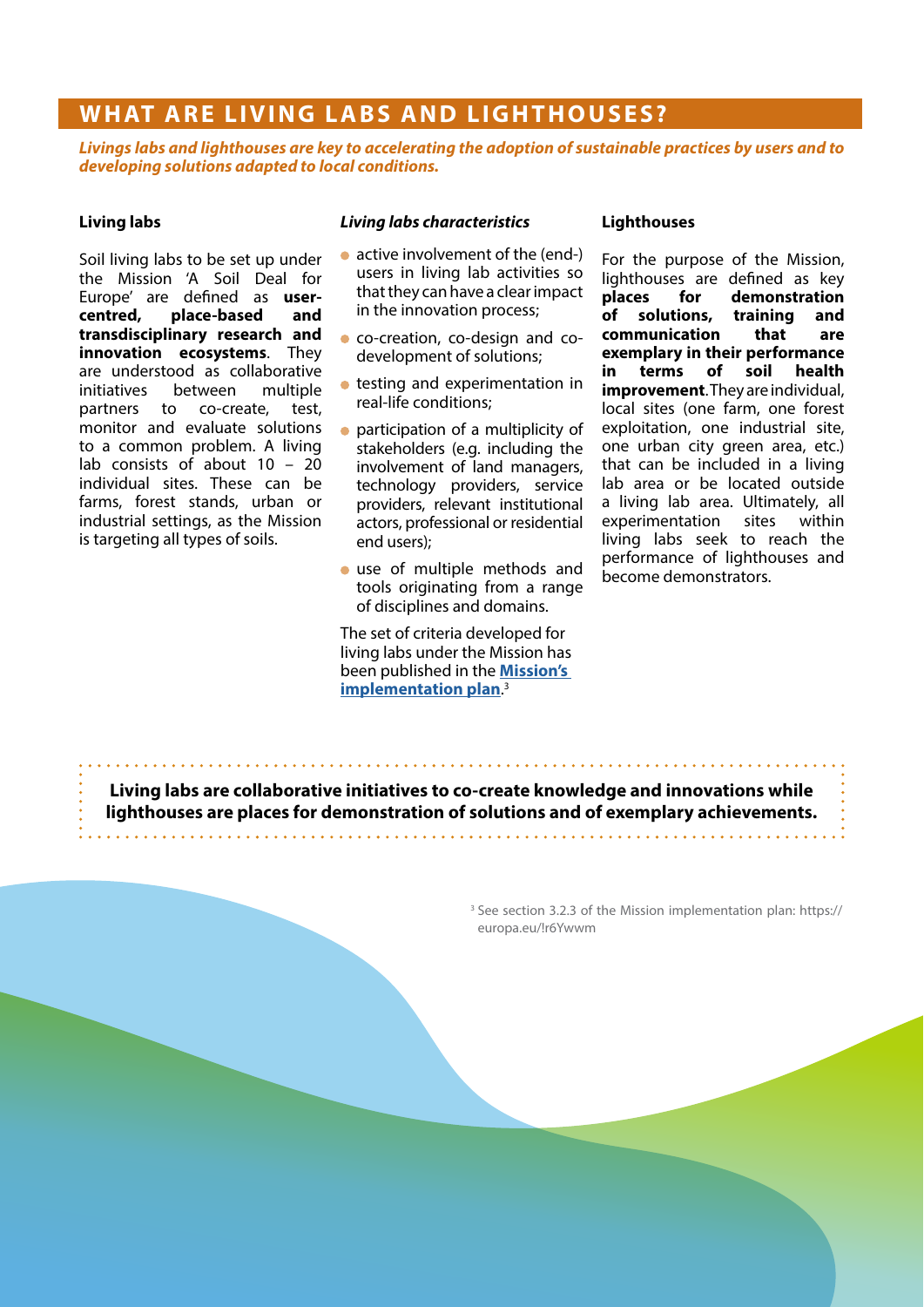### **LINK BETWEEN LIVING LABS AND OPERATIONAL GROUPS OF EIP-AGRI**

Living labs created under the EU Mission 'A Soil Deal for Europe' will be **multi-actor**: they will involve a diversity of actors<sup>4</sup> to ensure co-creation across sectors and disciplines and to speed up the take-up of new ideas, approaches and solutions. Likewise, Operational Groups (OGs) funded under the CAP through the **[European Innovation Partnership](https://ec.europa.eu/eip/agriculture/en/european-innovation-partnership-agricultural)  [for agricultural productivity and sustainability](https://ec.europa.eu/eip/agriculture/en/european-innovation-partnership-agricultural)  [\(EIP-AGRI\)](https://ec.europa.eu/eip/agriculture/en/european-innovation-partnership-agricultural)**<sup>5</sup> are bottom-up initiatives bringing together multiple actors with common interests to advance innovation in the agricultural and forestry sectors and help building bridges between research and practice.

The OG's under the EIP-AGRI can benefit from the activities of the living labs and will be able to replicate solutions generated by the Mission in regions where no living labs and lighthouses are operating.

### **A GRADUAL DEVELOPMENT OF LIVING LABS AC R O S S E U R O P E**

The Mission 'A Soil Deal for Europe' has the objective of setting up 100 soil health living labs by 2030. Living labs will be financed through calls under the EU Research Programme Horizon Europe.

The network of living labs will be created in phases to allow all actors involved to learn by doing and to enable adaptations along the mission implementation.

<sup>4</sup> Multi-actors in the area of agriculture involve e.g. farmers, foresters, advisors, scientists, food processors, businesses, consumer associations, local communities, citizens, civil society, NGOs, government representatives.

<sup>5</sup> https://europa.eu/!6g9pbT